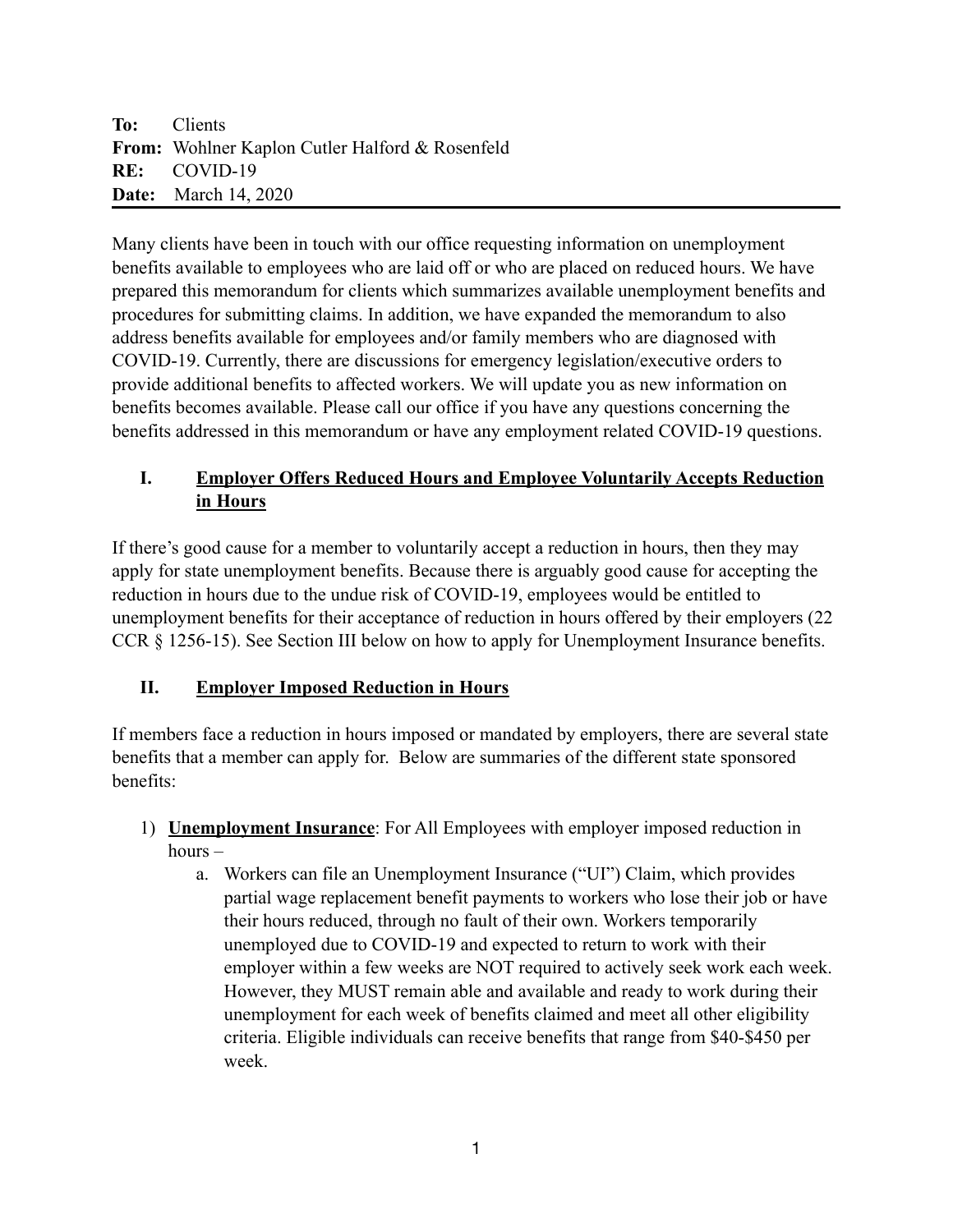- i. "Partial Claim": Employees can make a Partial Claim for UI if the claimant is partially employed (meaning the hours have been reduced below full time, but not reduced to zero) and receives reduced earnings in any week.
- 2) **UI Work Sharing Program**: For Employees with employers participating in the UI Work Sharing Program –
	- a. Your employer can apply for and get approved to participate in the UI Work Sharing Program which would qualify you for partial UI benefits. You must get Work Sharing claim forms from your employer. Employers must complete the employer section, and then give you the form to complete and sign.
	- b. The amount you receive from state unemployment benefits depends on the rate of reduction in your wages and hours from your employer.
- 3) **Disability Insurance**: For Sick or Quarantined Workers
	- a. Workers can file a Disability Insurance (DI) claim. DI provides short-term benefit payments to eligible workers who have a full or partial loss of wages due to a non-work related illness, injury, or pregnancy.
	- b. Benefit amounts are approximately 60-70% of wages (depending on income) and range from \$50-\$1,300 a week.
- 4) **Paid Family Leave:** For Employees Caring for Ill or Quarantined Family Members with  $COVID-19$  –
	- a. PFL provides up to six weeks of benefit payments to eligible workers who have a full or partial loss of wages because they need time off work to care for a seriously ill family member or to bond with a new child. Benefit amounts are approximately 60-70% of wages (depending on income) and range from \$50- \$1,300 a week.
		- i. Note: The employer may require the employee to use up to 2 weeks of earned but unused vacation leave before receiving benefits. Un Ins C §3303.1.
- 5) **Workers' Compensation Benefits**: For Employees Exposed to and Contracted COVID-19 During Their Regular Course of Work –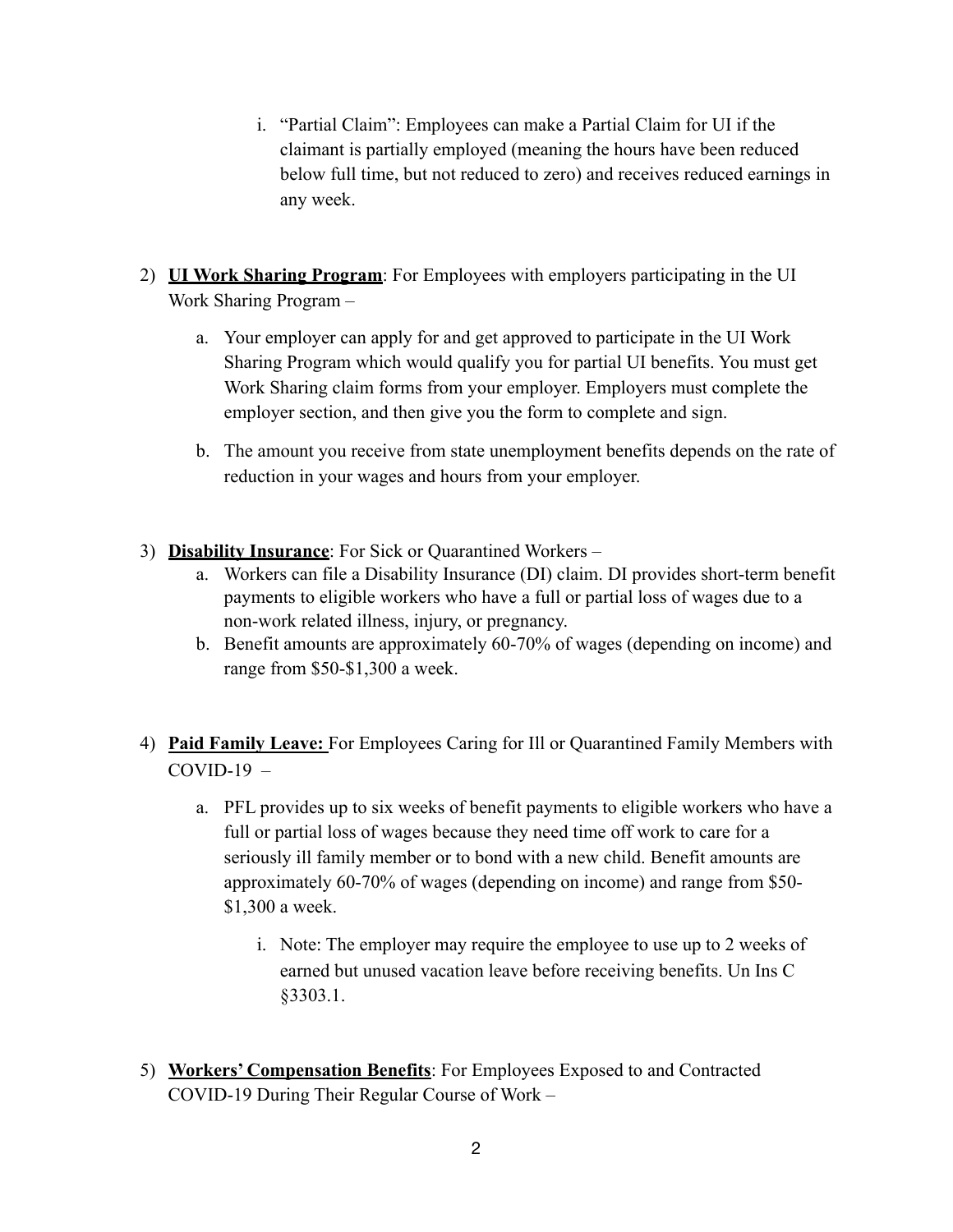- a. If workers are unable to do their usual job because they were exposed to and contracted COVID-19 during the regular course of their work, they may be eligible for workers' compensation benefits.
- b. Benefits include temporary disability (TD) payments, which begin when your doctor says you can't do your usual work for more than three days or you are hospitalized overnight. You may be entitled to TD for up to 104 weeks. TD stops when either you return to work, your doctor releases you for work, or your doctor says your illness has improved as much as it's going to.
- c. TD generally pays two-thirds of the gross wages you lose while you are recovering from a work-related illness or injury, up to maximum weekly amount set by law. In addition, eligible employees are entitled to medical treatment and additional payments if a doctor determines you suffered a permanent disability because of the illness.

# **III. HOW TO FILE FOR BENEFITS**

Generally, the employee is responsible for filing and claiming benefits related to a reduction in hours due to COVID-19. Below are the steps to file benefits:

### **1) UNEMPLOYMENT INSURANCE ("UI")**

### **a. Whose responsibility is it to file a claim for UI?**

- i. It is the employee's responsibility to file a UI claim.
- **b. How to file a claim:** 
	- **i.** You can file a claim online, by phone, by fax or mail. More information on how to file can be found at: [https://edd.ca.gov/Unemployment/](https://edd.ca.gov/Unemployment/Filing_a_Claim.htm) Filing a Claim.htm.

### **c. When to file a claim**:

i. You should file your UI claim in the first week that you lose your job or have your hours reduced. Your claim begins on the Sunday of the week you submitted your application. If you previously filed a UI claim within the last 52 weeks and have not exhausted your benefits, you must reopen your claim to resume benefits. Important: Waiting to file can delay your benefits.

#### **d. What information do you need to provide for your UI claim?**

- i. Last employer information including company name, supervisor's name, address (mailing and physical location) and phone number
- ii. Last date worked and the reason you are no longer working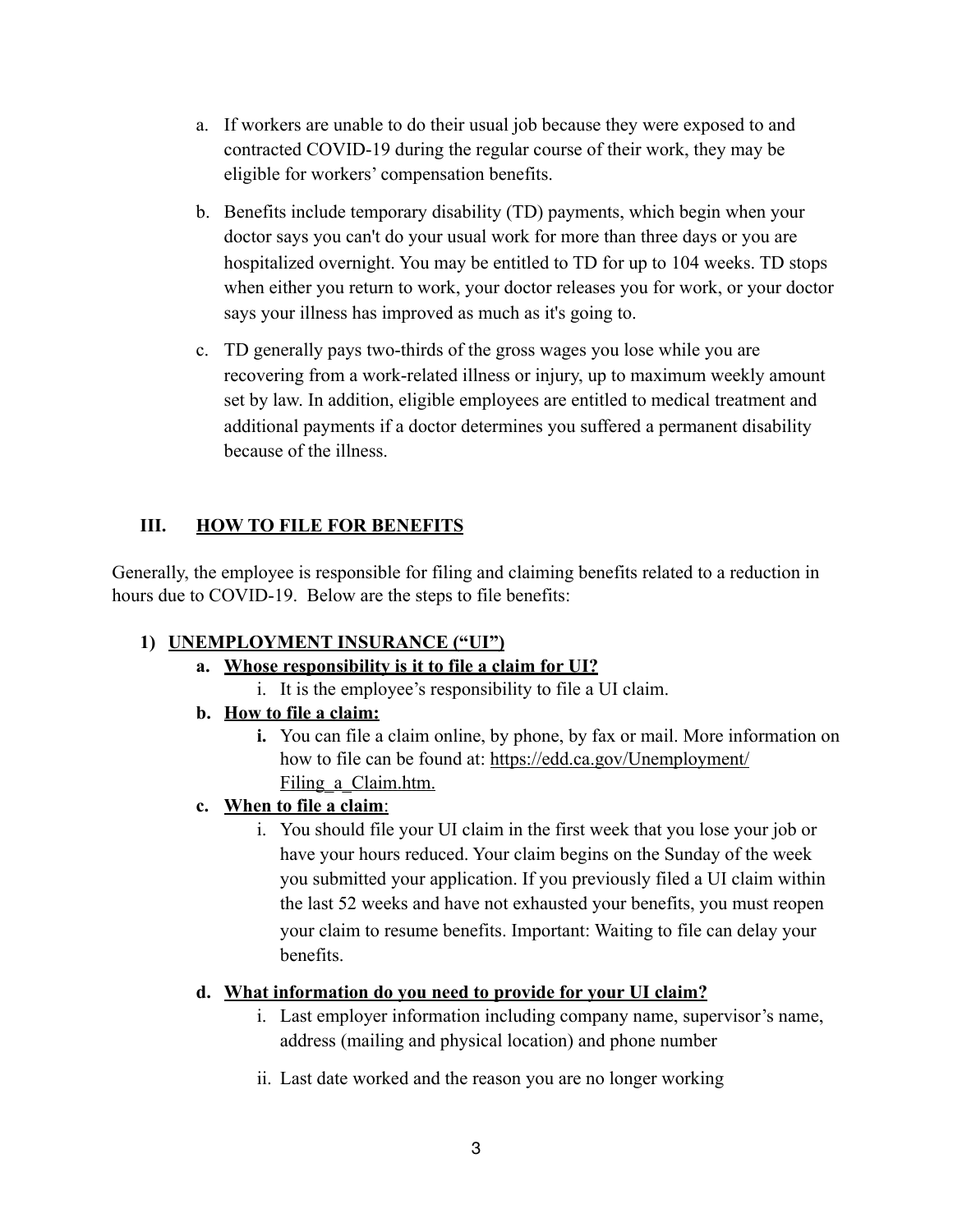- iii. Gross earnings in the last week you worked, beginning with Sunday and ending with your last day of work
- iv. Information on all employers you worked for during the past 18 months, including name, address (mailing and physical location), the dates of employment, gross wages earned, hours worked per week, hourly rate of pay, and the reason you are no longer working.
- v. Citizenship status, and, if you are not a U.S. citizen, information from your employment authorization document.

#### **e. Does your employer need to do anything to qualify your UI claim?**

- i. The employer will receive a Notice of Unemployment Insurance Claim when you file a UI claim. The employer is required to submit any relevant information related to your UI claim.
- ii. For a partial claim due to reduced hours, your employer must certify 1) the amount of reduced earnings and 2) that you are expected to return to work.

#### **f. Is there a waiting period for benefits?**

i. Yes, generally there is a required one (1) week unpaid waiting period.

### **2) UI WORK SHARING BENEFITS**

#### **a. Whose responsibility is it to file a claim for UI Work Sharing Benefits?**

- **i.** The Special Claims Office in Sacramento sends the employer a letter of approval to participate, one mail claim packet for each participating employee, and a ten-week supply of weekly certification forms for each employee. During the weeks of reduced hours and wages, the employer issues the certification forms to the participating employees.
- **ii.** Either you or your employer can mail your Work Sharing claim forms. Forms must be postmarked within 14 days of when the form was issued.

#### **b. How to file a claim:**

- **i.** You must get Work Sharing claim forms from your employer. Employers must complete the employer section, and then give you the form to complete and sign.
- **ii.** The form needs to be sent to:
	- EDD Special Claims Office, PO Box 419076, Rancho Cordova, CA 95741
- **iii.** Additional Information can be found below:
	- [https://www.edd.ca.gov/unemployment/FAQ\\_-](https://www.edd.ca.gov/unemployment/FAQ_-_Work_Sharing_Information_For_Employees.htm)
	- [\\_Work\\_Sharing\\_Information\\_For\\_Employees.htm](https://www.edd.ca.gov/unemployment/FAQ_-_Work_Sharing_Information_For_Employees.htm)
	- [https://www.edd.ca.gov/pdf\\_pub\\_ctr/de8714bb.pdf](https://www.edd.ca.gov/pdf_pub_ctr/de8714bb.pdf)

## **c. When to file a claim**:

- **i.** Forms must be postmarked within 14 days of when the form was issued.
- **d. What are the employee requirements to participate in Work Sharing?**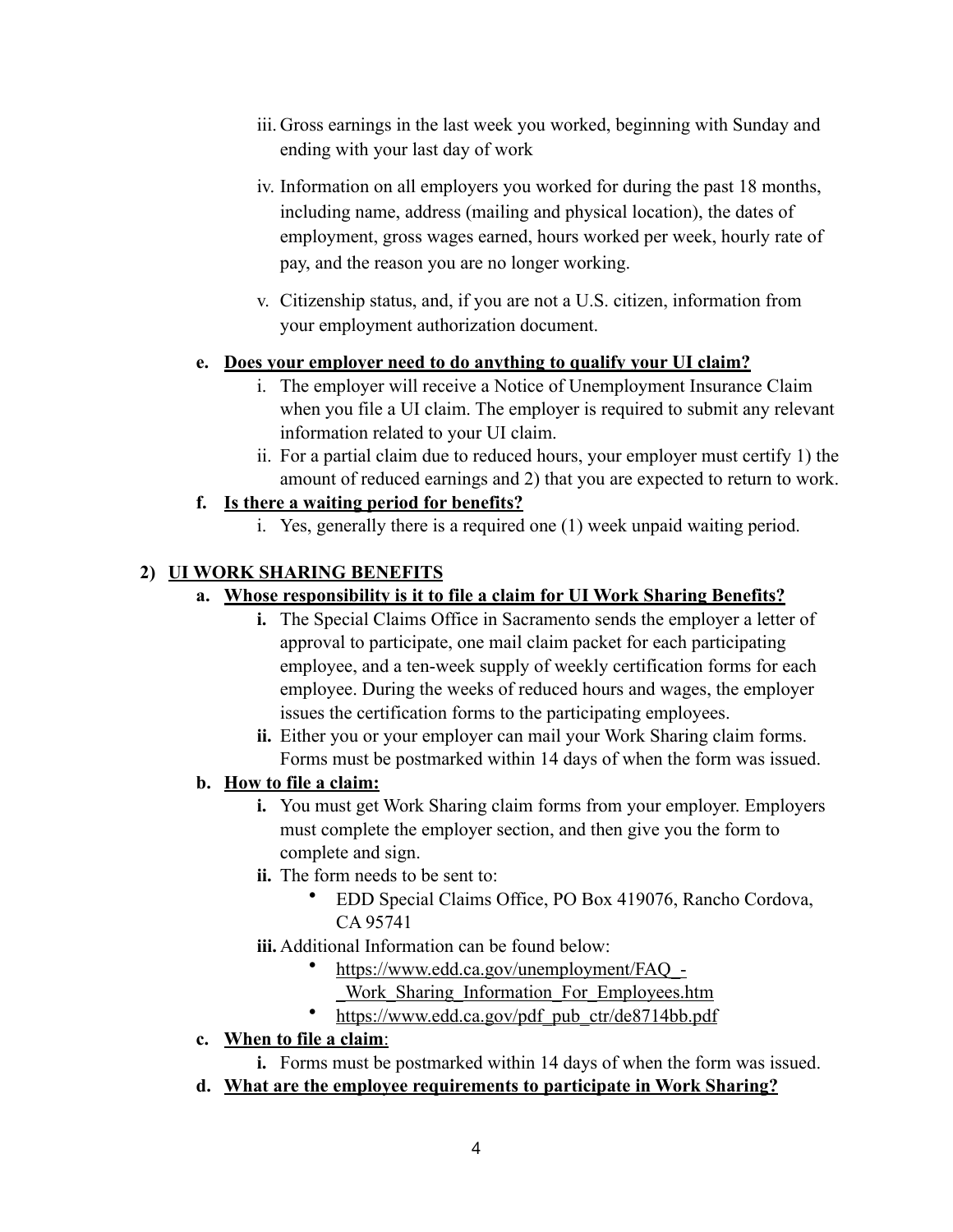- i. Be regularly employed by an employer whose Work Sharing Plan Application has been approved by the EDD.
- ii. Be a part of your employer's permanent regular workforce and not a leased, intermittent, temporary, or seasonal employee.
- iii. Have qualifying wages in the base quarters used to establish a regular California Unemployment Insurance (UI) claim.
- iv. Your reduction in hours and wages must be at least 10 percent and no more than 60 percent.
- v. Have completed a normal work week (with no hour or wage reductions) before participating in Work Sharing.
- **e. Does your employer need to do anything to qualify your UI Work Sharing claim?** 
	- i. Employers must first be approved to participate in the UI Work Share Program.
	- **ii.** Once approved, employers must complete the employer section of the claim forms that are subsequently distributed to qualified employees.

## **f. Is there a waiting period for benefits?**

i. Yes, like regular Unemployment Insurance (UI) customers, Work Sharing participants must serve a one-week unpaid waiting period. The waiting period is usually the first eligible week claimed after the Work Sharing UI claim is filed.

# **3) DISABILITY INSURANCE ("DI")**

# **a. Whose responsibility is it to file a claim for DI?**

i. It is the employee's responsibility to file a DI claim.

# **b. How to file a claim:**

**i.** You may submit a *Claim for Disability Insurance (DI) Benefits* (DE 2501) using [SDI Online](https://www.edd.ca.gov/disability/How_to_File_a_DI_Claim_in_SDI_Online.htm) or by mailing a paper application. More information on how to file can be found at: [https://www.edd.ca.gov/disability/](https://www.edd.ca.gov/disability/DI_Claim_Process.htm) [DI\\_Claim\\_Process.htm](https://www.edd.ca.gov/disability/DI_Claim_Process.htm).

# **c. When to file a claim**:

i. You must submit your claim no earlier than nine days after the first day your disability begins, but no later than 49 days after your disability begins, or your claim is considered to be a late claim and you may lose benefits.

### **d. What information do you need to provide for your DI claim?**

- i. First and last name.
- ii. Social Security number.
- iii.California Driver License number.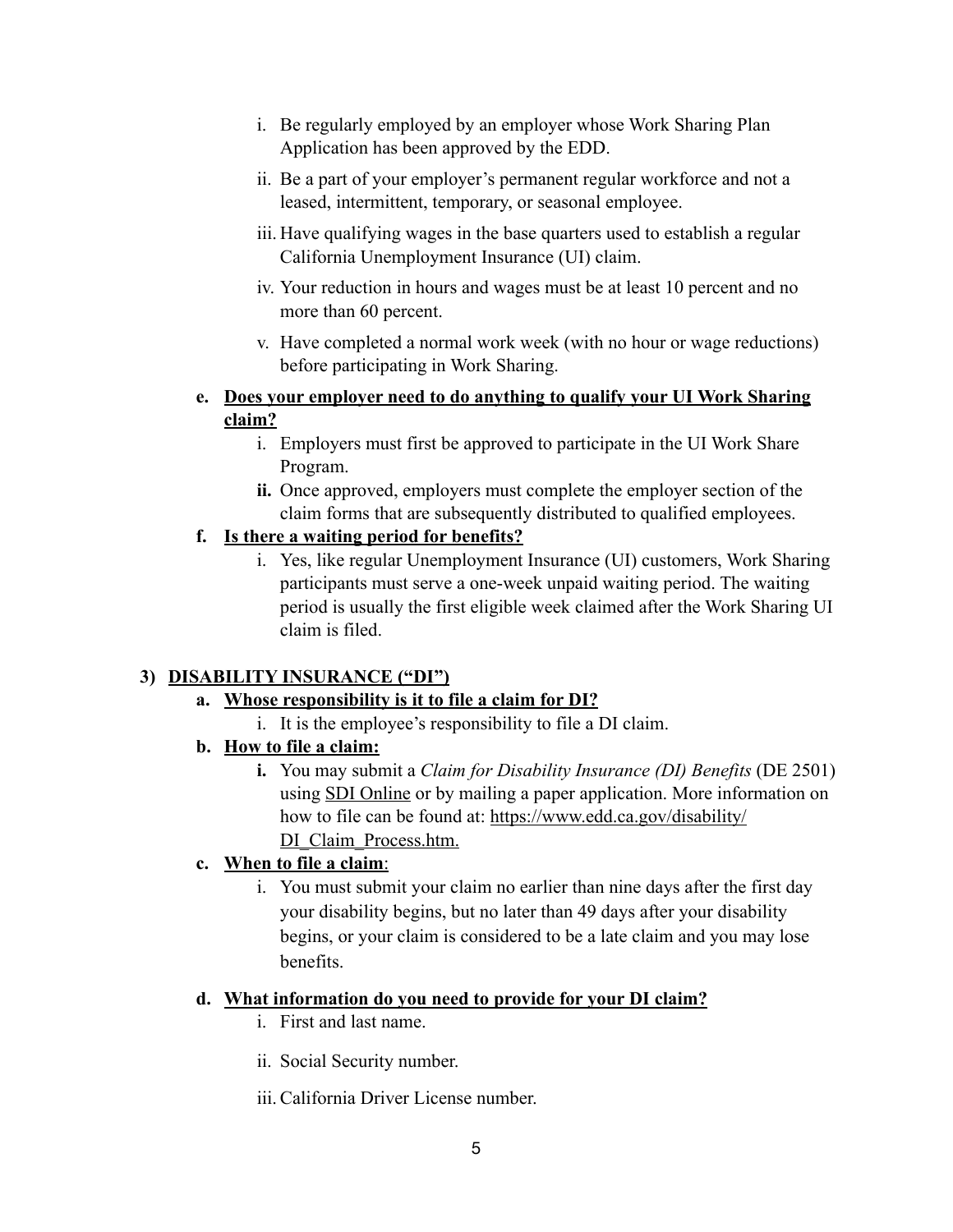- iv. Most current employer's business name, phone number, and mailing address (as stated on your W-2 or paystub).
- v. Last date you worked your regular duties and hours or date you began working at less than full duty or modified duty.
- vi. Any wages you received or expect to receive from your employer (sick leave, paid-time-off (PTO), vacation pay, annual leave, and wages earned after you stopped working).

vii.Any workers' compensation claim information, if applicable.

#### **e. Does your employer need to do anything to qualify your DI claim?**

- i. Employers must complete and return a *Notice to Employer of Disability Insurance Claim Filed* within 2 working days. However, medical information is confidential and will not be shared with your employer.
- **f. Does your medical provider need to complete anything to qualify your DI claim?** 
	- i. Your claim is not complete until your medical provider completes Part B Physician/Practitioner's Certificate of the DE 2501. If your form is not properly completed, the EDD will not process your claim until all the information is obtained.

#### **g. Is there a waiting period for benefits?**

i. Yes, generally the first seven days of every claim is a non-payable waiting period.

### **4) PAID FAMILY LEAVE ("PFL")**

### **a. Whose responsibility is it to file a claim for PFL?**

- i. It is the employee's responsibility to file a PFL claim.
- **b. How to file a claim:** 
	- **i.** You may submit a *Claim for Paid Family Leave (PFL) Benefits* (DE 2501F) using [SDI Online](https://www.edd.ca.gov/disability/SDI_Online.htm) or by mailing a paper application. More information can be found at: [https://www.edd.ca.gov/disability/](https://www.edd.ca.gov/disability/PFL_Claim_Process.htm) [PFL\\_Claim\\_Process.htm](https://www.edd.ca.gov/disability/PFL_Claim_Process.htm)
	- **ii.** To file a PFL Care claim online you must complete and submit sections one through five of the SDI Online application, then print a Claim for *Paid Family Leave (PFL) Benefits* (DE 2501FC) from the link on your confirmation page.
	- **iii.** To [submit a paper DE 2501F care claim by mail,](https://www.edd.ca.gov/disability/How_to_File_a_PFL_Claim_by_Mail.htm) complete Part A Statement of Claimant on the form.

### **c. When to file a claim**:

**i.** Submit your claim no earlier than the first day your family leave begins, but no later than 41 days after your family leave begins, or your claim is considered to be a late claim and you may lose benefits.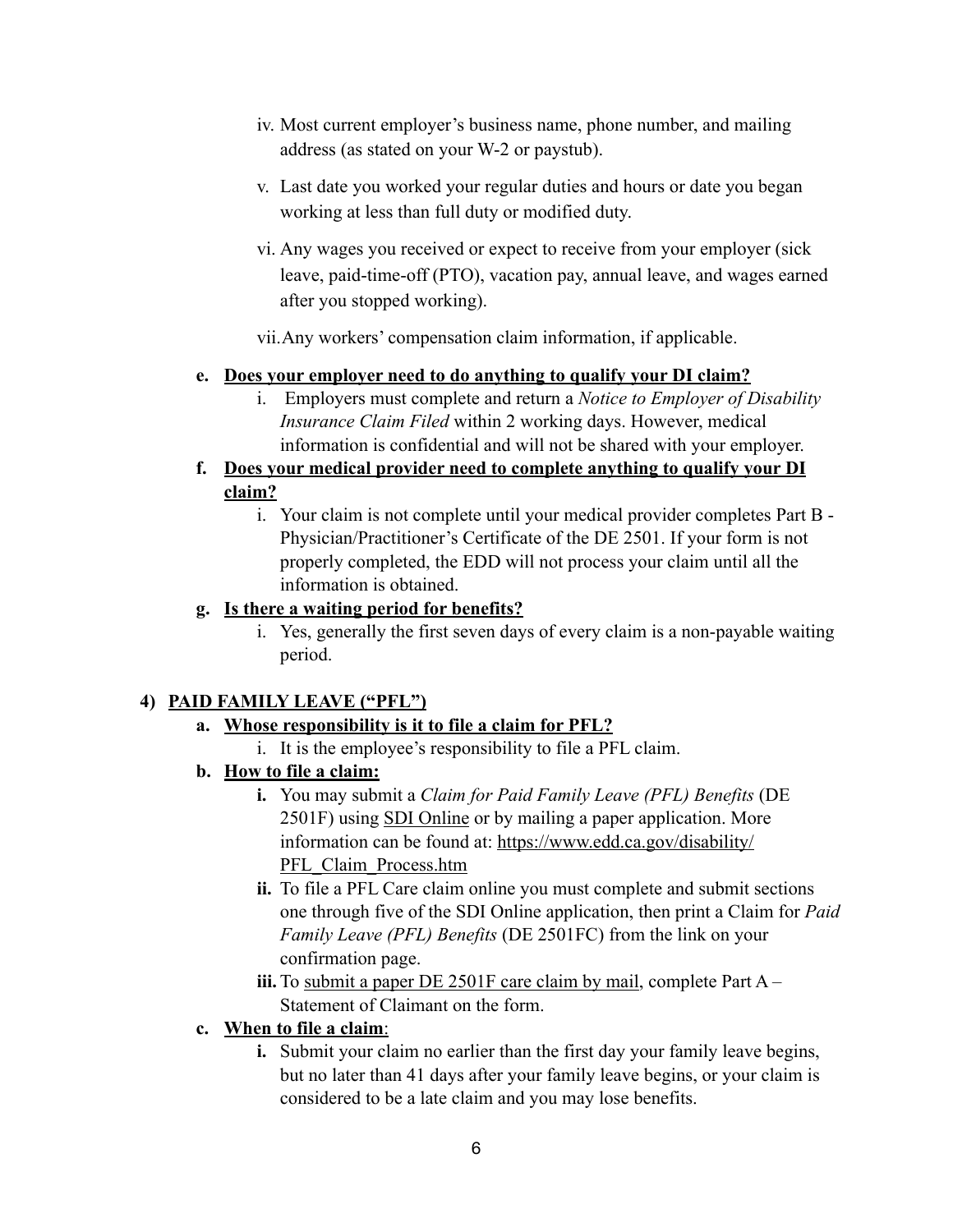#### **d. What information do you need to provide for your PFL claim?**

- i. First and last name.
- ii. Social Security number.
- iii.California Driver License number.
- iv. Most current employer's business name, phone number, and mailing address (as stated on your W-2 or paystub).
- v. Any wages you received or expect to receive from your employer (sick leave, paid-time-off (PTO), vacation pay, annual leave, and wages earned after you stopped working).
- vi. Any workers' compensation claim information, if applicable.

#### **e. Does your employer need to do anything to qualify your PFL claim?**

- i. Employers must complete and return a *Notice to Employer of Disability Insurance Claim Filed* within 2 working days. However, medical information is confidential and will not be shared with your employer.
- **f. Does your family member need to complete anything to qualify your PFL claim?** 
	- **i.** If filing a claim online, your family member you're caring for must complete and sign the Care Recipient's Authorization for Disclosure of Personal Health Information and Part C – Statement of Care Recipient.
	- **ii.** If filing a claim by mail, have your family member you're caring for complete the Care Recipient's Authorization for Disclosure of Personal Health Information and Part C - Statement of Care Recipient.

### **g. Does your family member's medical provider need to complete anything to qualify your PFL claim?**

- **i.** If filing a claim online, the care recipient's medical provider must complete and sign Part D – Physician/Practitioner's Certificate. Then submit the supporting documentation.
- ii. If filing a claim by mail, the care recipient's medical provider must complete Part D - Physician/Practitioner's Certification.

### **h. Is there a waiting period for benefits?**

i. Yes, generally the first seven days of every claim is a non-payable waiting period.

# **5) WORKERS COMPENSATION ("WC")**

- **a. Who's responsibility is it to file a claim for WC?** 
	- i. It is ultimately the employee's responsibility to file a WC claim.
	- ii. However, your employer must give or mail you a claim form within one working day after learning about your injury or illness.

### **b. How to file a claim:**